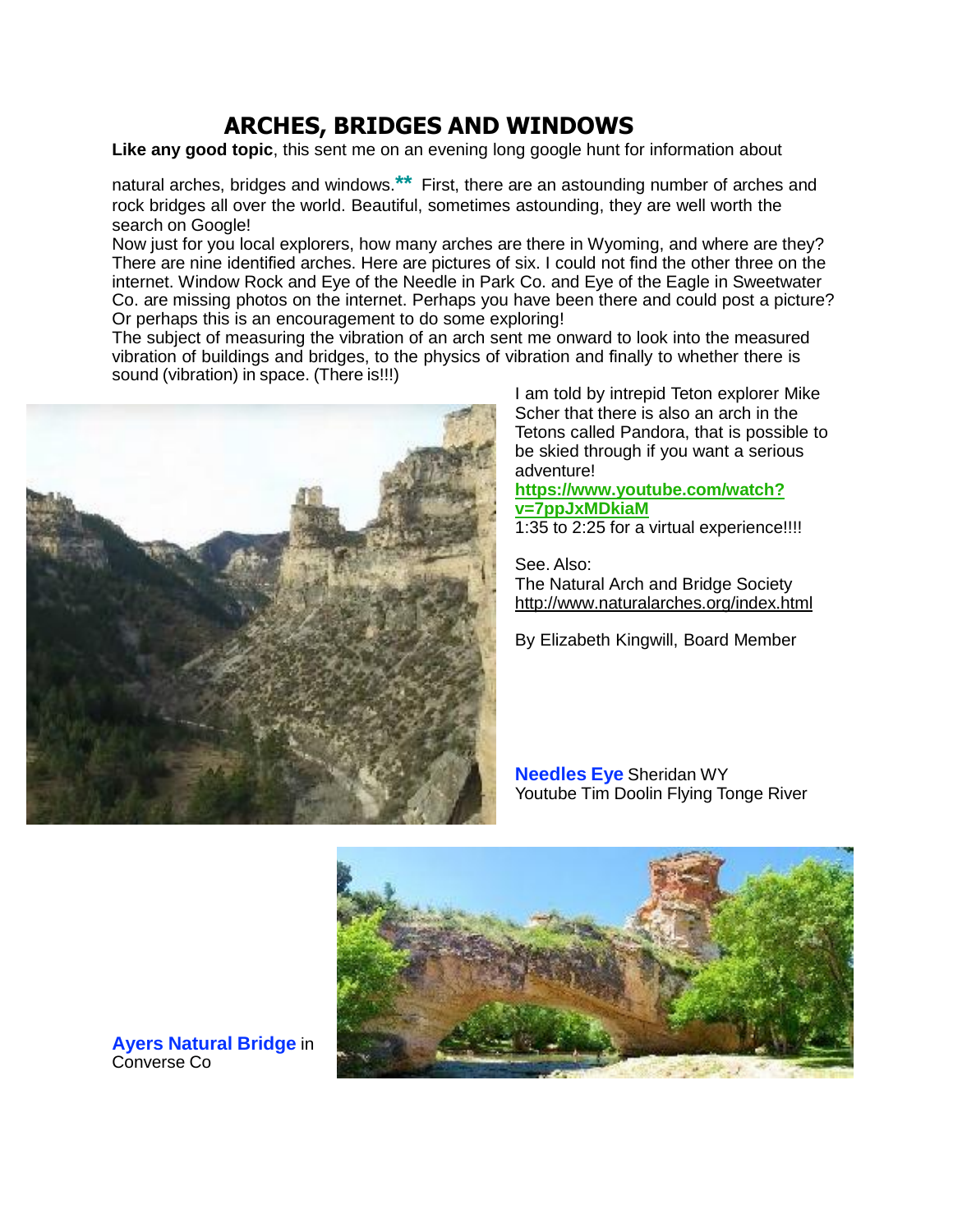

**Natural Bridge** in Bridge Bay Area,



Natural Bridge Trail in YNP photos by Greg Willi

## **Blackwater Rock**

**Arch** photo by Devjin Butler Possibly one of the largest arches in the world, although it has never been measured

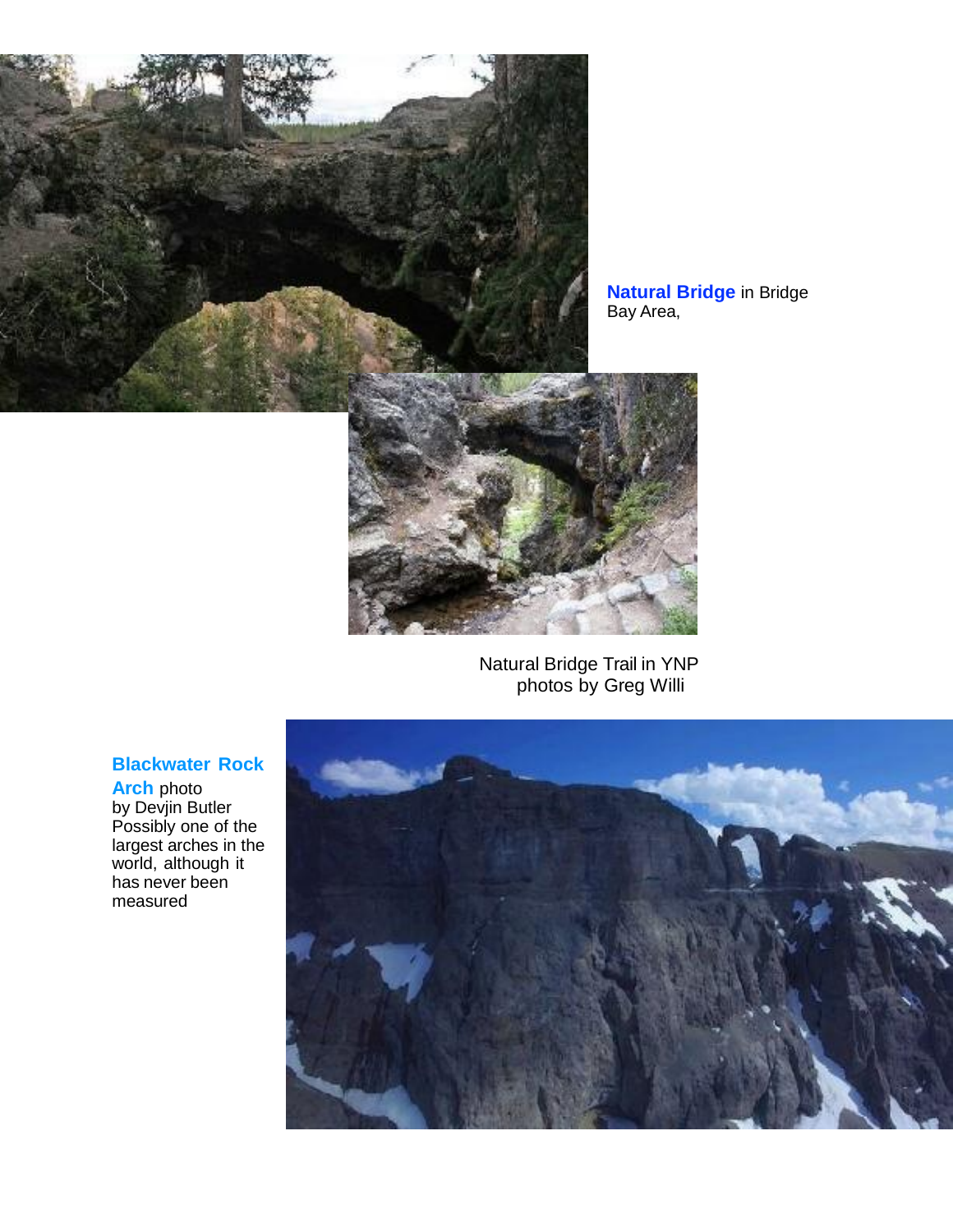

**The Arch** in Bighorn Canyon Rec. Area Photo by Tara



**Clear Creek Natural Bridge** Sublette Co. WY

CIEAR CREEK NATURAL BRIDGE<br>wind river range, wypming

**\*\* "**<sup>a</sup> 'natural bridge' is <sup>a</sup> natural stone arch that spans <sup>a</sup> valley